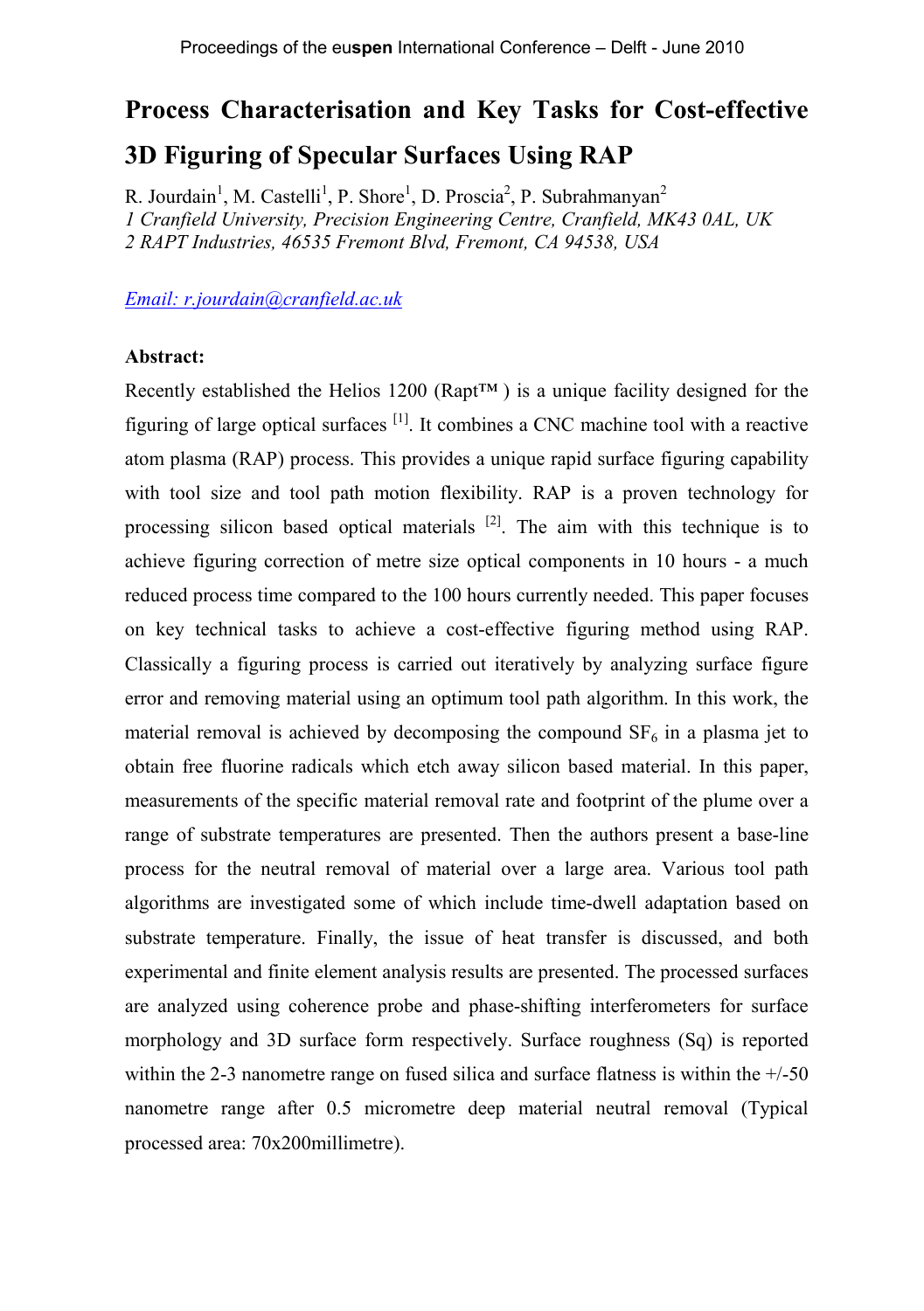## **1 Material removal rate (MRR)**

Experimental work to assess the change in material removal rate due to substrate temperature has been carried out on ultra-low-expansion glass  $ULE^{\circledast}$  samples (50mm diameter and 5mm thickness). The polished ULE substrate is first mounted on a 5mm thick aluminium disc using thermal paste to ensure a consistent temperature distribution and a thermocouple is embedded between the two to ensure accurate temperature measurement. "Sandwich" samples are pre-heated using a hot plate and the temperature is logged. The disc surface is exposed to a static plasma plume (sulphur hexafluoride/argon gas mixture) for one second duration. Results show that there is a significant material removal rate increase with temperature of about 38% between 20 and 105°C.



Figure 1. Sandwich structure (left) MRR dependency on substrate temperature (right)

## **2 Tool path algorithm for neutral material removal over large area**

With the specific machine design, surface processing is carried out by raster scanning the torch [1] . To identify the main trends in the etching process, a design of experiments was carried out using two variables, travel speed and raster pitch, and two levels for each, 2 and 6m/min and 1 and 2mm respectively. This work identified the high speed level and larger pitch value as the preferred combination for further investigation to achieve neutral removal. Two scanning methods have been used, whose results are shown in figure 2. In the iterative method (Fig.2 left), the surface is etched twice using identical machine parameters, but with the sample turned 180 degrees after the first process. In the alternating raster (Fig.2 right), the torch travels across the entire sample surface at constant velocity, but for the following scan line the farthest available within the 70mm range is selected. Finally the test is repeated on a fresh surface but with the surface temperature measured and travel speed tuned based on material removal rate dependency on surface temperature (see results presented in the previous section).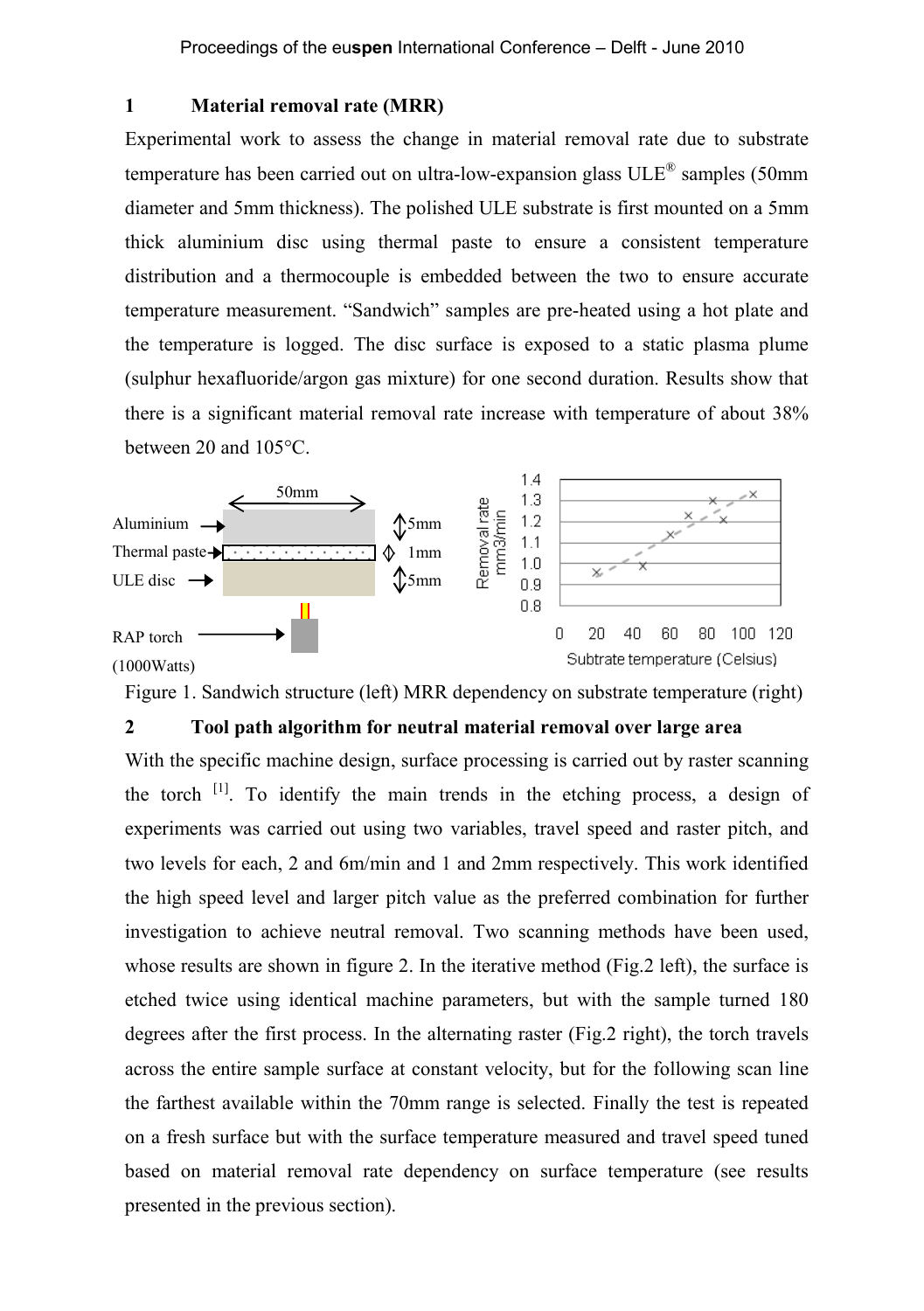

Figure 2. Iterative method (left) Feed speed tuning based on substrate temp (right)

## **3 Heat transfer**

In light of the results presented in the first section, the surface temperature changes due to heat transfer from the plasma plume were investigated for torch travel speeds in the range 2 to 4m/min. Single passes were carried out on a 200mm diameter 0.75mm thick silicon wafer with four thermocouples attached to it. These were calibrated using an oven set to 100°C and positioned on the back side of the silicon wafer to avoid RF perturbation, in intimate contact with it. A USB Pico TC-08 Thermocouple Data Logger was used to record the temperature changes. For finite element modelling purposes, the heat source was assumed to follow a Gaussian distribution law. Both intensity and full width half maximum parameters were determined using Ansys software version 10.



Figure 3. Induced temperature rise across plasma plume due to single pass (left) Maximum temperature due to single pass at various travel speed (right)

Firstly the temperature profile due to a torch plume (heat source) was measured for a travel speed of 4m/min and Gaussian parameters of the numerical heat source were identified using a reverse engineering technique. Secondly, the torch travel speeds were varied for both experimental conditions and the numerical model. Measured and predicted results were in good agreement.